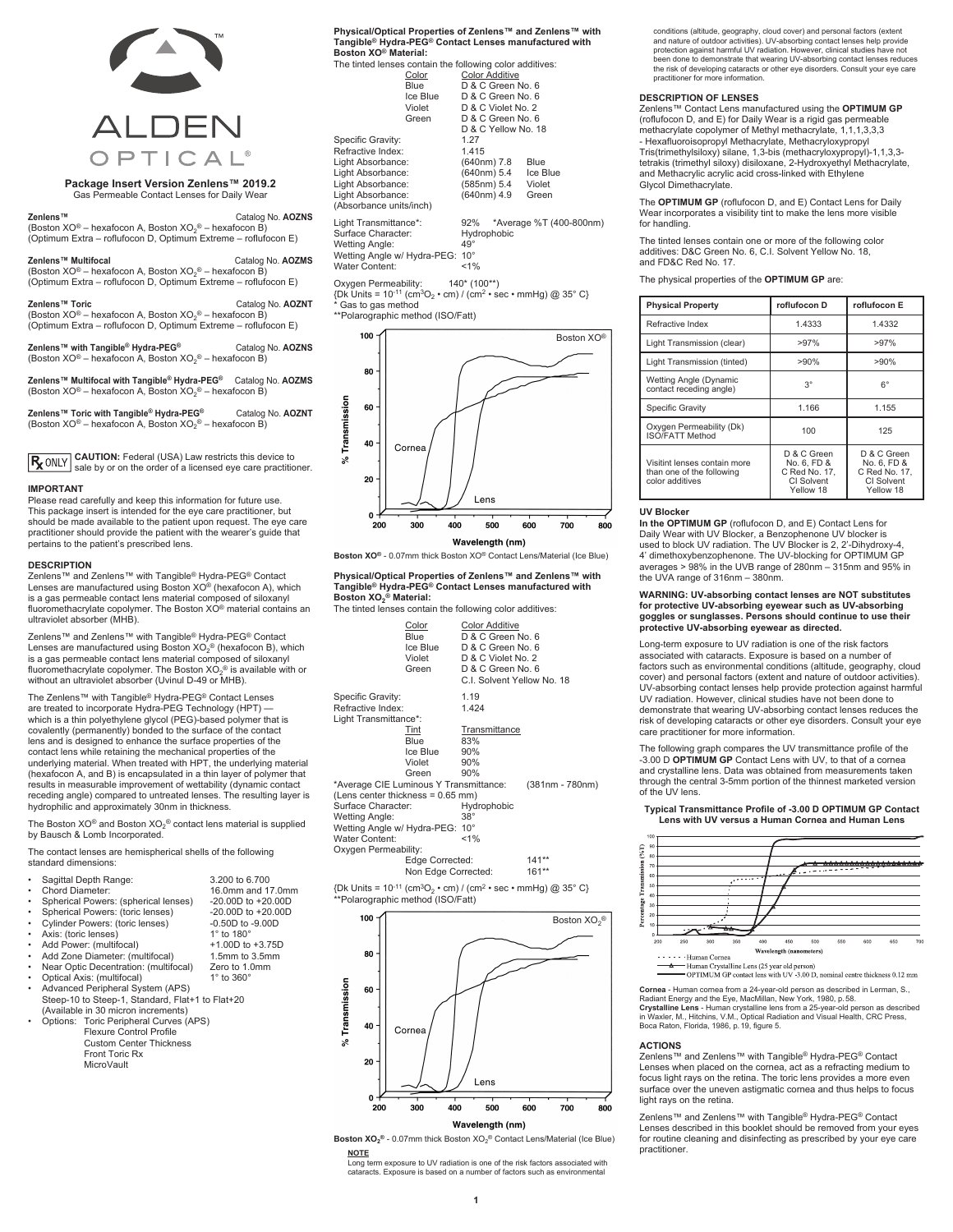#### DO NOT WEAR YOUR ZENLENS™ OR ZENLENS™ WITH TANGIBLE® HYDRA-PEG® CONTACT LENSES WHILE SLEEPING.

**INDICATIONS (USES)** Zenlens™ and Zenlens™ with Tangible® Hydra-PEG® Contact Lenses are indicated for daily wear for the correction of refractive ametropia (myopia, hyperopia, astigmatism and presbyopia) in aphakic and non-aphakic persons with non-diseased eyes. Also, the lenses may be prescribed in otherwise non-diseased eyes that require a gas permeable contact lens for the management of irregular corneal conditions such as keratoconus, pellucid marginal degeneration, or following penetrating keratoplasty or refractive (e.g. LASIK) surgery.

Furthermore, eyes suffering from certain ocular surface disorders may benefit from the physical protection, aqueous hydrated environment and the saline bath provided by scleral lens designs.

Zenlens™ and Zenlens™ with Tangible® Hydra-PEG® Contact Lenses in the scleral lens design are indicated for therapeutic use for the management of irregular and distorted corneal surfaces where the subject:

- 1. cannot be adequately corrected with spectacle lenses,
- 2. requires a rigid gas permeable contact lens surface to improve vision,
- 3. is unable to wear a corneal rigid gas permeable lens due to corneal distortion or surface irregularities.

Common causes of corneal distortion include but are not limited to corneal infections, trauma, tractions as a result of scar formation secondary to refractive surgery (e.g. LASIK or radial keratotomy) or corneal transplantation. Causes may also include corneal degeneration (e.g. keratoconus, keratoglobus, pellucid marginal degeneration, Salzmann's nodular degeneration) and corneal dystrophy (e.g., lattice dystrophy, granular corneal dystrophy, Reis-Bucklers dystrophy, Cogan's dystrophy).

Zenlens™ and Zenlens™ with Tangible® Hydra-PEG® Contact<br>Lenses in the scleral lens design are also indicated for therapeutic use in eyes with ocular surface disease (e.g. ocular Graft-versus-Host disease, Sjögren's syndrome, dry eye syndrome and Filamentary Keratitis), limbal stem cell deficiency (e.g. Stevens-Johnson syndrome, chemical radiation and thermal burns), disorders of the skin (e.g. atopy, ectodermal dysplasia), neurotrophic keratitis (e.g. Herpes simplex, Herpes zoster, Familial Dysautonomia), and corneal exposure (e.g. anatomic, paralytic) that might benefit from the presence of an expanded tear reservoir and protection against an adverse environment. When prescribed for therapeutic use for a distorted cornea or ocular surface disease, the scleral lenses may concurrently provide correction of refractive error.

The lenses may be disinfected using a chemical disinfection (not heat) system only.

**CONTRAINDICATIONS (REASONS NOT TO USE)** DO NOT USE Zenlens™ or Zenlens™ with Tangible® Hydra-PEG® Contact Lenses when any of the following conditions are present:

- Acute and subacute inflammation or infection of the anterior chamber of the eye
- Any eye disease, injury, or abnormality that affects the cornea, conjunctiva, or eyelids, except where prosthetic lens is required
- Severe insufficiency of lacrimal secretion (dry eyes)
- Corneal hypoesthesia (reduced corneal sensitivity), if not-aphakic Any systemic disease that may affect the eye or be exaggerated by wearing contact lenses
- Allergic reactions of ocular surfaces or adnexa that may be induced or exaggerated by wearing contact lenses or use of contact lens solutions
- Allergy to any ingredient, such as mercury or thimerosal, in a solution, which is to be used to care for Boston XO®, Boston XO<sub>2</sub>®<br>or OPTIMUM GP (roflufocon D, and E) Contact Lens Materials
- Any active corneal infection (bacterial, fungal, or viral)
- If eyes become red or irritated
- Patient is unable to follow lens care regimen or unable to obtain assistance to do so

#### **WARNINGS**

Patients should be advised of the following warnings pertaining to contact lens wear:

- Problems with contact lenses and lens care products could result in **serious injury** to the eye. It is essential that patients follow their eye care practitioner's directions and all labeling instructions for proper use of lenses and lens care products, including the lens case. Eye problems, including corneal ulcers, can develop rapidly and lead to **loss of vision**.
- Daily wear lenses are **not** indicated for overnight wear, and patients should be instructed not to wear lenses while sleeping. Clinical studies have shown that the risk of serious adverse reactions is increased when these daily wear lenses are worn overnight.
- Studies have shown that contact lens wearers who are smokers have a higher incidence of adverse reactions than nonsmokers.
- If a patient experiences eye discomfort, excessive tearing, vision changes, or redness of the eye, the patient should be instructed to **immediately remove lenses** and promptly contact his or her eye care practitioner.

#### **PRECAUTIONS**

**Practitioner Note:** Zenlens™ and Zenlens™ with Tangible® Hydra-PEG® Contact Lenses are not sterile when shipped from Alden Optical. Prior to dispensing, clean and disinfect the lens(es) according to the appropriate lens care regimen.

- Never reuse the solution. You may store the lenses in the unopened container until ready to dispense, up to a maximum of thirty days from the date of filling (see lens shipping carton label). If the lenses are stored for longer periods of time, they should be cleaned and disinfected with Boston SIMPLUS® Multi-Action Solution.
- Patients may experience a reduction in visibility while wearing these lenses in conditions of low illumination for the following color and center thickness:

#### **Lens Type Center / Color Thickness**

Boston XO®, Boston XO<sub>2</sub>®, Optimum GP - Blue > 0.65 mm<br>Boston XO®, Boston XO<sub>2</sub>®, Optimum GP - Ice Blue > 0.55 mm<br>Boston XO®, Boston XO<sub>2</sub>®, Optimum GP - Green > 0.55 mm<br>Boston XO®, Boston XO<sub>2</sub>®, Optimum GP - Violet > 0.

#### **Special Precautions for Eye Care Practitioners:**

• Zenlens™ and Zenlens™ with Tangible® Hydra-PEG® Contact Lenses are packaged non-sterile in a preserved aqueous solution, Boston SIMPLUS® Multi-Action Solution that contains poloxamine, hydroxyalkylphosphonate, boric acid, sodium borate, sodium chloride, hydroxypropylmethyl cellulose, glucam and preserved with polyaminopropyl biguanide (0.0005%), chlorhexidine gluconate (0.003%). If a patient has experienced a prior history of allergy to any of the ingredients in the Boston SIMPLUS® Multi-Action Solution, do not dispense the lenses.

• Due to the small number of patients enrolled in clinical investigation of lenses, all refractive powers, design configurations, or lens parameters available in the lens material are not evaluated in significant numbers.

Consequently, when selecting an appropriate lens design and parameters, the eye care practitioner should consider all characteristics of the lens that can affect lens performance and ocular health, including oxygen permeability, wettability, central and peripheral thickness, and optic zone diameter.

- The potential impact of these factors on the patient's ocular health should be carefully weighed against the patient's need for refractive correction; therefore, the continuing ocular health of the patient and lens performance on the eye should be carefully monitored by the prescribing eye care practitioner.
- Aphakic patients should not be fitted with Zenlens™ or Zenlens™ with Tangible® Hydra-PEG® Contact Lenses until the determination is made that the eye has healed completely.
- Before leaving the eye care practitioner's office, the patient should be able to properly remove lenses or should have someone else available who can remove the lenses for him or her.
- Eye care practitioners should instruct the patient to remove the lenses immediately if the eye becomes red or irritated.
- The presence of the ultraviolet (UV) light absorber in the contact lens materials may require equipment enhancement to visualize fluorescein patterns adequately.

Eye care practitioners should carefully instruct patients about the following care regimen and safety precautions:

- Different solutions often cannot be used together, and not all solutions are safe for use with all lenses. Use only recommended solutions.
- Do not heat the conditioning/storage solution and/or lenses. Keep them away from extreme heat.
- − Always use **fresh unexpired** lens care solutions.
- Always follow directions in the package inserts for the use of contact lens solutions.
- − Use only a chemical (not heat) lens care system. Use of a heat (thermal) care system can warp Zenlens™ Contact Lenses.
- − Do not use saliva or anything other than the recommended solutions for lubricating or wetting lens
- Sterile unpreserved solutions, when used, should be discarded after the time specified in the labeling directions.
- − Always keep the lenses completely immersed in the recommended storage solution when the lenses are not being worn (stored). If dry storage is desired to store the lenses for a longer period of time, they must first be cleaned, rinsed with sterile unpreserved solutions and carefully dried by blotting with a soft lint-free tissue prior to being placed in a clean, dry lens storage case. Ideally, these lenses should be cleaned and disinfected prior to insertion.
- − Zenlens™ and Zenlens™ with Tangible® Hydra-PEG® Contact Lenses must be stored in the lens storage case with the recommended solutions. Dry storage is not recommended.
- If the lens sticks (stops moving) on the eye, the patient should be instructed to follow the recommended directions on Care for a Sticking Lens. The lens should move freely on the eye for the continued health of the eye. If non-movement of the lens continues, the patient should be instructed to immediately consult his or her eye care practitioner.
- Always wash and rinse hands before handling lenses. Do not get cosmetics, lotions, soaps, creams, deodorants, or sprays in the eyes or on the lenses. It is best to put on lenses before putting on makeup. Water-based cosmetics are less likely to damage lenses than oil-based products.
- Do not touch contact lenses with the fingers or hands if the hands are not free of foreign materials, as microscopic scratches on the lenses may occur, causing distorted vision and/or injury to the eye.
- Carefully follow the handling, insertion, removal, cleaning, disinfecting, storing and wearing instructions prescribed by the eye care practitioner.
- Never wear lenses beyond the period recommended by the eye care practitioner.
- If aerosol products such as hair spray are used while wearing lenses, exercise caution and keep eyes closed until the spray has settled.
- Always handle lenses gently and avoid dropping them on hard surfaces.
- Avoid all harmful or irritating vapors and fumes while wearing lenses
- Patients should be advised about wearing lenses during sporting and water related activities. Exposure to water while wearing contact lenses in activities such as swimming, water skiing and hot tubs may increase the risk of ocular infection including but not limited to *Acanthamoeba* keratitis.
- Instruct patient to inform his or her health care practitioner (doctor) that the patient wears contact lenses.
- Never use tweezers or other tools to remove lenses from the lens case unless specifically indicated for that use. Pour the lens into the hand.
- Do not touch the lens with fingernails.
- Instruct the patient to contact his or her eye care practitioner before using any medicine in their eyes.
- Instruct the patient to inform his or her employer that he or she wears contact lenses. Some jobs may require use of eye protection equipment or may require that the patient not wear .<br>contact lenses
- As with any contact lens, follow-up visits are necessary to assure the continuing health of the patient's eyes. The patient should be instructed as to a recommended follow-up schedule.
- Certain atmospheric or environmental conditions can cause eye irritation, consult your eye care practitioner regarding the use of contact lenses when these conditions exist.

Never wear lenses beyond the period recommended by the eye care practitioner.

Contact lenses should never be shared between users.

#### **ADVERSE REACTIONS**

The patient should be informed that the following problems could occur:

- Eyes stinging, burning, itching (irritation), or other eye pain
- Comfort is less than when lens was first placed on the eye
- Feeling that something is in the eye such as a foreign body or scratched area
- Excessive watering (tearing) of the eye
- 
- Unusual eye secretions Redness of the eye
- Reduced sharpness of vision (poor visual acuity)
- Blurred vision, rainbows, or halos around objects
- Sensitivity to light (photophobia)
- Dry eyes

If the patient notices any of the above, he or she should be instructed to:

#### **IMMEDIATELY REMOVE LENSES.**

If discomfort or problem stops, look closely at the lens. If the lens is in any way damaged, **do not put the lens back on the eye**. Place the lens in the storage case and contact the eye care practitioner. If the lens has dirt, an eyelash, or other foreign body on it, or the problem stops and the lens appears undamaged, the patient should thoroughly clean, rinse, and disinfect the lens, then reinsert it. After reinsertion, if the problem continues, the patient should **immediately remove the lens and consult the eye care practitioner**.

When any of the above problems occur, a serious condition such as infection, corneal ulcer, neovascularization, or iritis may be present. The patient should be instructed to **keep the lens off the eye and seek immediate** professional identification of the problem and prompt treatment to avoid serious eye damage.

During use for the management of irregular corneal conditions, an adverse effect may be due to the original condition or may be due to the effect of wearing a contact lens. There is a possibility that the existing condition might become worse when a lens is used on an eye with an irregular cornea condition. The patient should be instructed to avoid serious eye damage by contacting the eye care practitioner IMMEDIATELY if there is an increase in symptoms while wearing the lens.